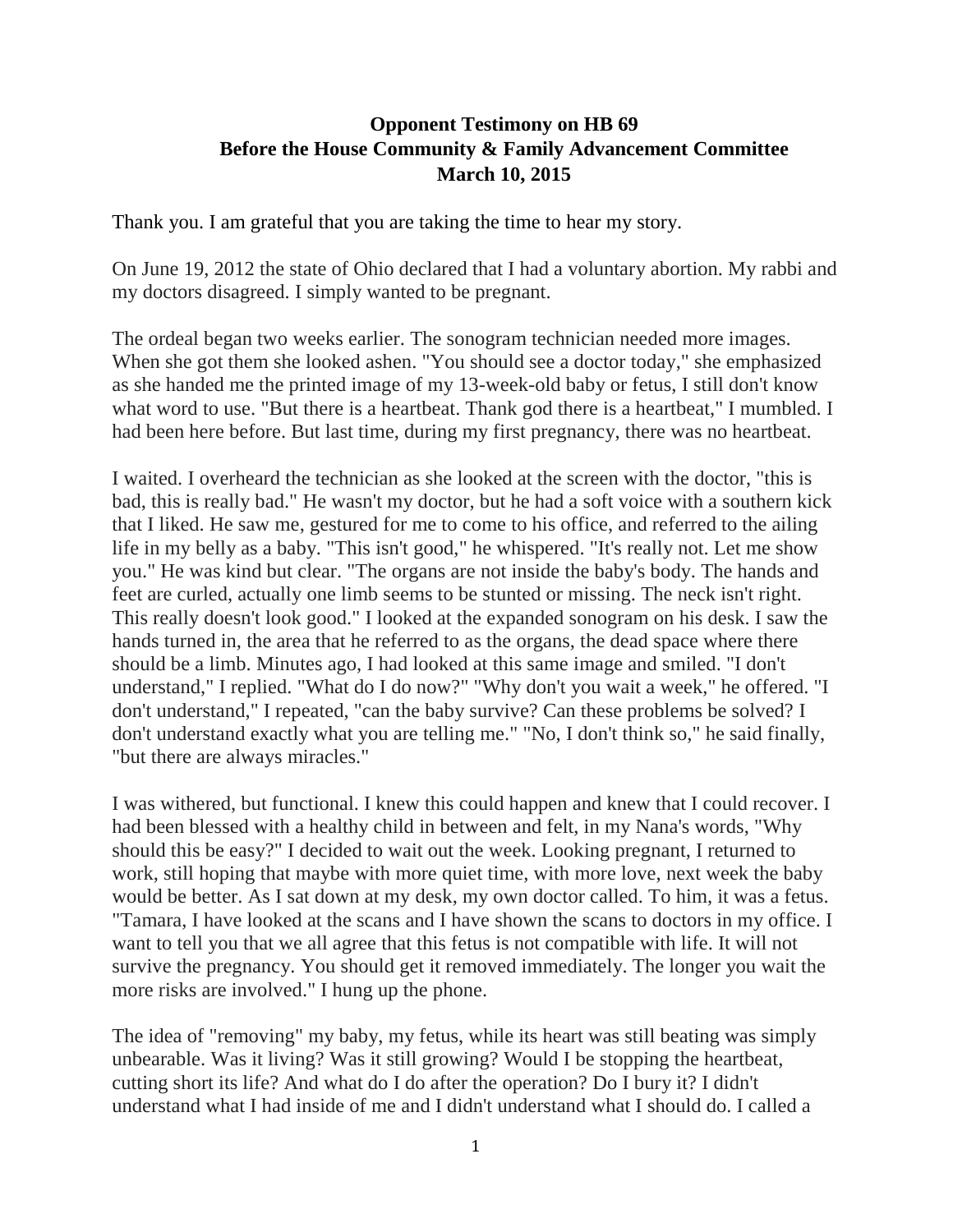dear friend, an Orthodox rabbi, who I knew would be both compassionate and firm. After consulting with his rabbi, he said the case was clear. In situations where the mother's health is at risk and the fetus (he explicitly said fetus) is not viable, Jewish law errs on the side of the mother's health. I should have the operation and I should not bury the fetus - it is not a life.

The next morning I got the following message, "Because your fetus still has a heartbeat, it has been our experience that insurance companies in Ohio will not cover the costs of the operation. They consider it an optional abortion. Our office suggests that you go to Planned Parenthood, which will only run you \$800. If you go to the hospital it will be over \$10,000." I was stunned. What did my insurance company want, for me to have a dangerous late-stage miscarriage or go through the risks of labor to give birth to a stillborn? And why this obsession with the heartbeat as the sole marker of life? What about organ and brain function, what about viability?

My home morphed into a crazy lair of pencil scribbling, tissues and phone numbers. For three days we fought. My husband, my parents and my doctors made phone calls, wrote letters and tried every avenue possible to get the insurance company to change their mind. Finally, three days later, we got the news. Because of my doctor's carefully crafted letter, my insurance company would cover the procedure.I thought the political nightmare was over. I thought I could start the process of mourning. I was wrong.

Another phone call, this time from the office of the OBGYN performing the procedure. You must come in 24 hours in advance to sign a consent form." "What consent form?" Silence. "Well, you only don't have to sign it if you were raped." I was still completely confused. "I wasn't raped. I don't understand. What are you talking about?" "You are having an optional abortion right?" "No. I am having a therapeutic D&C (dilation and curettage operation to remove the fetus and womb lining) to remove a non-viable fetus." "But the baby is alive?" "Well, according to my religious faith, that is not so." "Is there a heartbeat?" "Yes." "Then, I am sorry to say, you are having an elective abortion and you must sign an informed consent 24 hours before the operation."

*Roe v. Wade* gave states the right to regulate abortion. State laws can mandate that doctors describe the risks of abortion and receive the informed consent of a woman before proceeding. Today, in Ohio, a physician must meet with the pregnant woman 24 hours before the operation to explain the procedure, give the state sponsored materials on alternatives to abortion and receive a signed form stating that the pregnant woman "consents to the particular abortion voluntarily, knowingly, intelligently, and without coercion by any person...." There are "medical necessity" exceptions to this ruling, but due to custom more than statute, the sign of a heartbeat trumps other prognoses. What is going on here? Why settle on the heartbeat as the best marker of life in-utero? This is not science. It is the tyranny of a metaphor.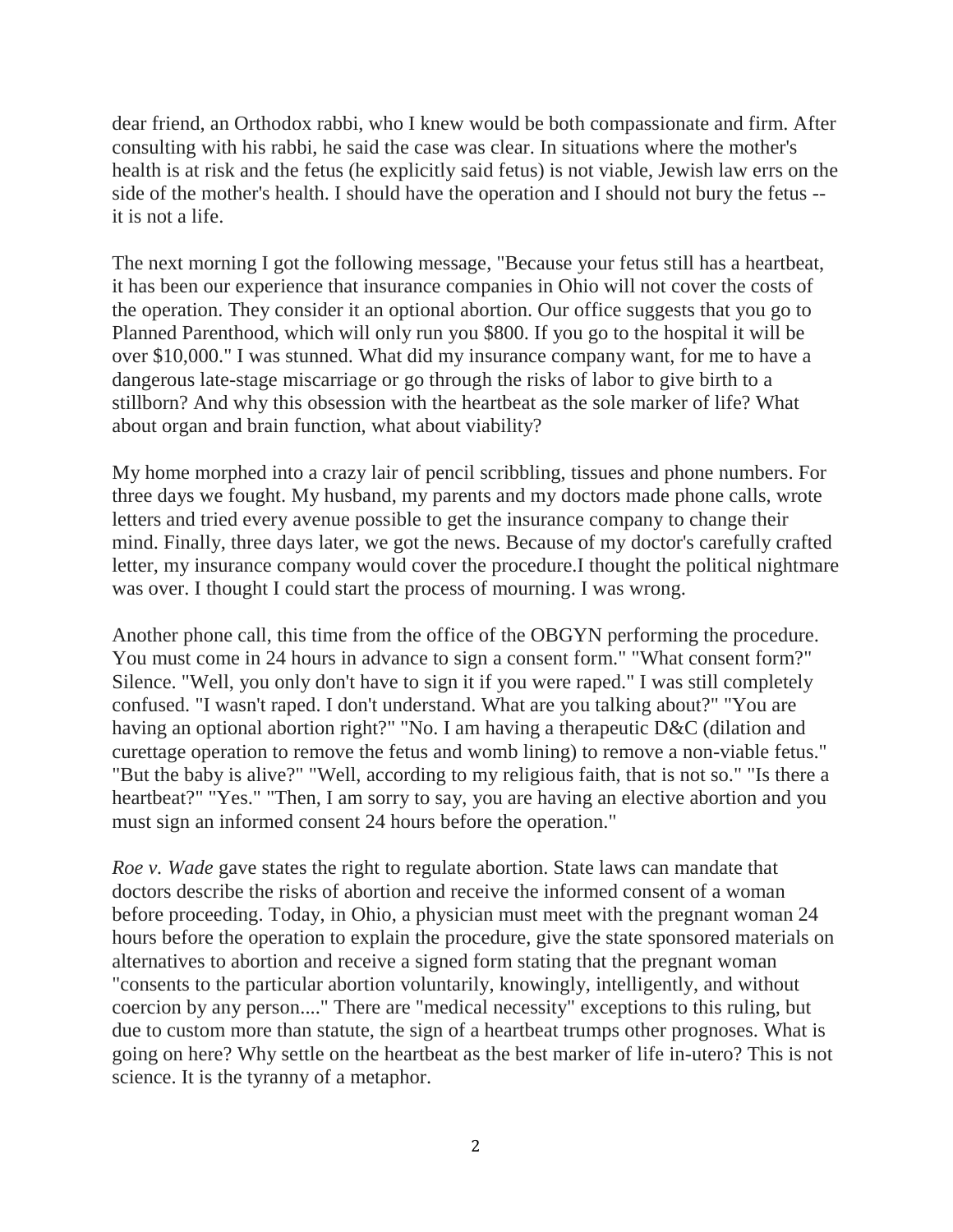There is little consensus among biologists, doctors and ethicists on when life begins. The language here can be tricky. There all sorts of things they agree are alive -- from cells, to animals, to people. But that is not what they mean when they discuss life in utero. In this case, they mean life as something endowed with humanness, and worthy of rights, something closer to personhood. A brief look at the literature reveals a litany of standards for determining personhood: conception (day 1), implantation (day 6-7), detectable heartbeat (approximately week 6), detectable brain activity (approximately week 8), quickening (when the mother can feel the fetus moving), development of the cerebral cortex (at the end of the first trimester), viability outside the mother's body (now as early as 24 weeks with medical support), when the head is visible during labor, and when the baby takes its first breath. Smart, thoughtful people genuinely disagree. Even the Supreme Court had this to say about the issue in 1973: "We need not resolve the difficult question of when life begins. When those trained in the respective disciples of medicine, philosophy, and theology are unable to arrive at any consensus...."

In Judaism, the dominant metaphor for life is not the heartbeat -- it is the breath. In Genesis 2:7, God breathes life into man: "Then the Lord God formed man of the dust of the ground, and breathed into his nostrils the breath of life; and man became a living soul." Even that final word, soul, *nefesh*, can be translated as breath. My own rabbi's rabbi, Dov Linzer, explained it to me in this way. The definition of life can also be understood through our definition of death. At the end of life, the Talmud speaks almost exclusively about breathing. Breath was used as an indicator for life. The *Shulchan Aruch* says to test for a dying person's breath to know whether or not they are alive. So, if death is the absence of breath, life is the presence of breath. Life, personhood, is marked when the baby takes its first breath.

While a fetus is not considered actual life, Jewish law does acknowledge a continuum between potential and actual life, which guides, among other considerations, including the health of the mother, abortion rulings. According to Rabbi Linzer, the presence of a heartbeat, in itself, is not an important Jewish legal marker in determining the viability of life in utero. Even in the strictest ruling, he related to me, the fetus has to be able to live for a day outside of the mother's womb to be considered a viable life. The definition of potential life, he said, "is fully dependent on it being able to be born."

Life is not instantaneous. It is an arduous, miraculous, process. So many steps have to align -- so much has to go exactly right for a baby to take its first breath. When we start to think of life this way, the pro-choice/pro-life debates seem to me almost cruel. Neither accurately explains the moral nuance of each individual's situation or honors the complexity of creation. It is time to reframe the debate and talk more about what it would mean to honor the sanctity of life. To honor the actual lives of pregnant women and the potential lives they hold within them.

On June 19, I sat down in another doctor's office and, as was required of me, read the